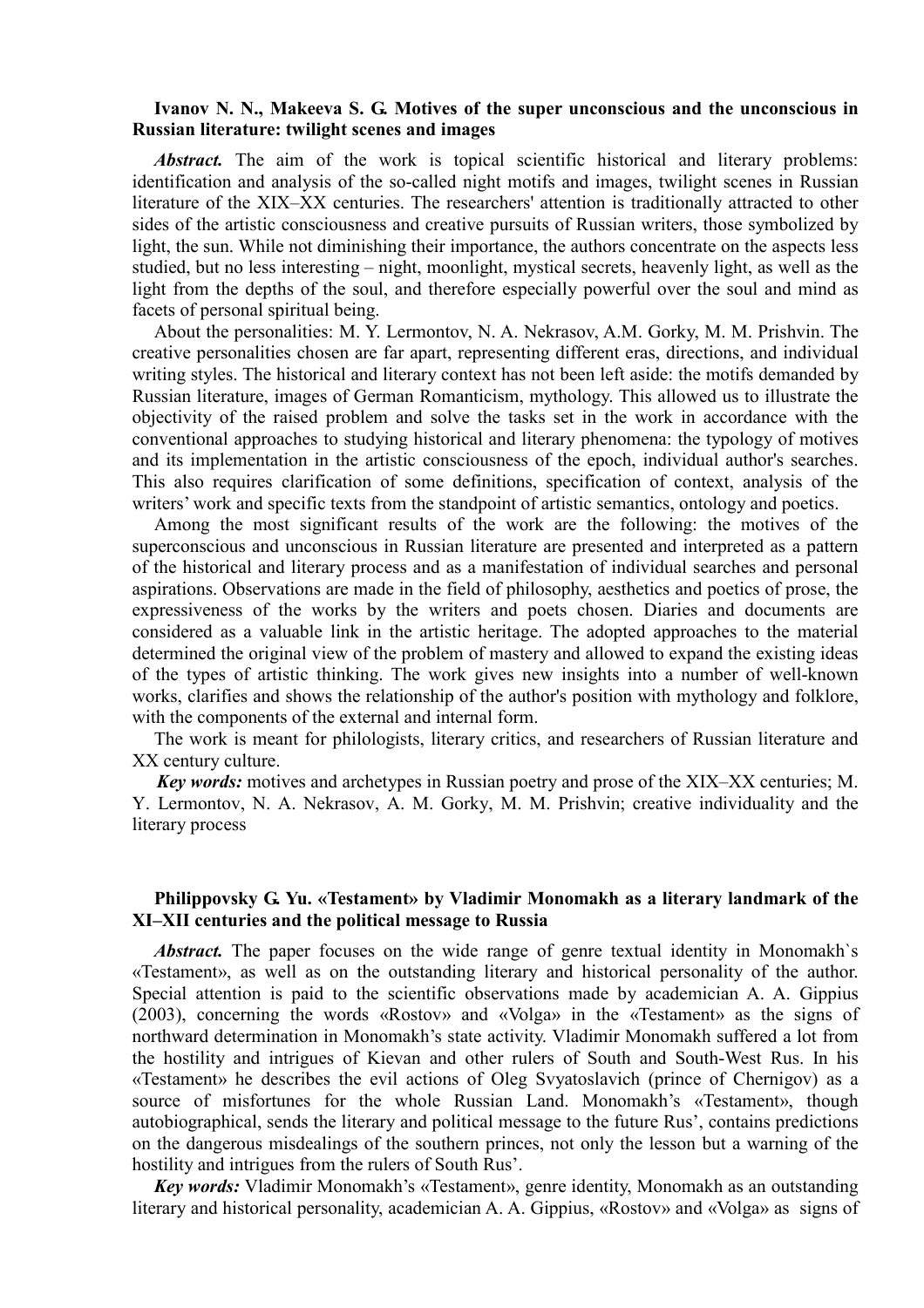northward orientation in Monomakh's state activity, «Testament» as a literary text and political message to Rus, lesson and warning of the hostility, intrigues from the South Rus rulers

### **Levshun L. V. The rational and emotional in the works by Simeon of Polotsk**

*Abstract.* The author examines the emotive strategy of Hieromonk Simeon of Polotsk in the context of the patristic doctrine of the image and Christian emotiology. In particular, it is noted that in patristic anthropology it is the image, but not the concept, that is considered the most productive tool of cognition; the sensory-emotional sphere of human existence is divided into «emotions of transformation», which contribute through catharsis to the deification of a person, and «emotions of suggestion», manipulatively suggesting the author's ideas to the recipient, the former being welcomed in artistic creation, the latter being condemned. From this point of view, baroque works, even while remaining in the circle of religious themes, demonstrate a secular attitude towards the sphere of emotions – the construction of manipulative emotiveness by rational methods. Such emotiveness secularizes as creativity itself, taking it beyond the boundaries of the Christian artistic canon: the spiritual nourishment of the reader (the task of Christian pedagogy) is replaced by aesthetic and intellectual pleasure (the task of barroque aesthetics and epistemology). Hieromonk Simeon Polotsky gives vivid examples of the rational construction of emotiveness in works of different genres and the secularization of creativity. The «Psaltir' rifmotvornaya» he transcribed provides the reader with the opportunity to turn the prayer rule into a home concert; in comedies, the refined emotiveness of poetic means is in disharmony with the poverty of meaning; in didactic verses the most emotive images contradict orthodoxy; the very image of the apostle-writer constructed by Simeon represents, in fact, a categorical punisher, morally humiliating and destroying anyone who does not meet the standard of a well-educated, socially correct, useful, and in this sense, a virtuous citizen of the fatherland, approved by the hieromonk. Constructed in various rational ways, the emotiveness of artistic images in the works of Simeon Polotsky is designed to convince the addressee of the unconditional correctness of the writer, which creates conditions for the formation of a new type of reader who perceives an artistic text not as a transmitter of Truth, but as a source of intellectual and aesthetic pleasure.

*Key words:* patristic emotiology, christian iconology, baroque, Simeon of Polotsk, rational and emotional, construction of emotiveness, the image of the author

## **Ledenev A. V., Rudenko M. S. Alexei Ivanov's novel «Shadows of the Teutons» against the background of his earlier works**

*Abstract.* Alexey Ivanov's new novel «Shadows of the Teutons» is considered in the context of the writer's main works written since the early 1990s. The authors put forward the thesis about the experimental nature of the book which is a printed text of an audio novel. Compared with the other works by Ivanov, especially such masterpieces as his metaphysical novels «The Heart of Parma» and «The Gold of Rebellion» and the realistic ones like «The Geographer Drank his Globe Away» and «The Rough Weather», «Shadows of the Teutons» differ in a simplified character treatment, lack of deep psychology and development of an adventure story to the detriment of its philosophical depth. In the novel, there is also a tendency to simplify complex historical issues, and the characters correspond to the familiar historical «masks»: a sneaky and mercenary fascist governor, a committed old pilot associated with ancient mysticism, a pure girl, suffering civilian population consisting of people that fell victim to propaganda and are ready to die rather than to face the Soviet army. Recognizable are the images of Soviet soldiers, the liberators that seem to have just stepped out of books or come from movie screens. Ivanov's new novel is related to his other works by the lack of a 'happy ending' and 'geographical inspiration' which allows the author to create memorable scenery of East Prussia, its ancient castles and cities that existed both in the  $16<sup>th</sup>$  century and in the first days after the Victory of 1945. The article concludes that the new novel by Alexey Ivanov, unlike his early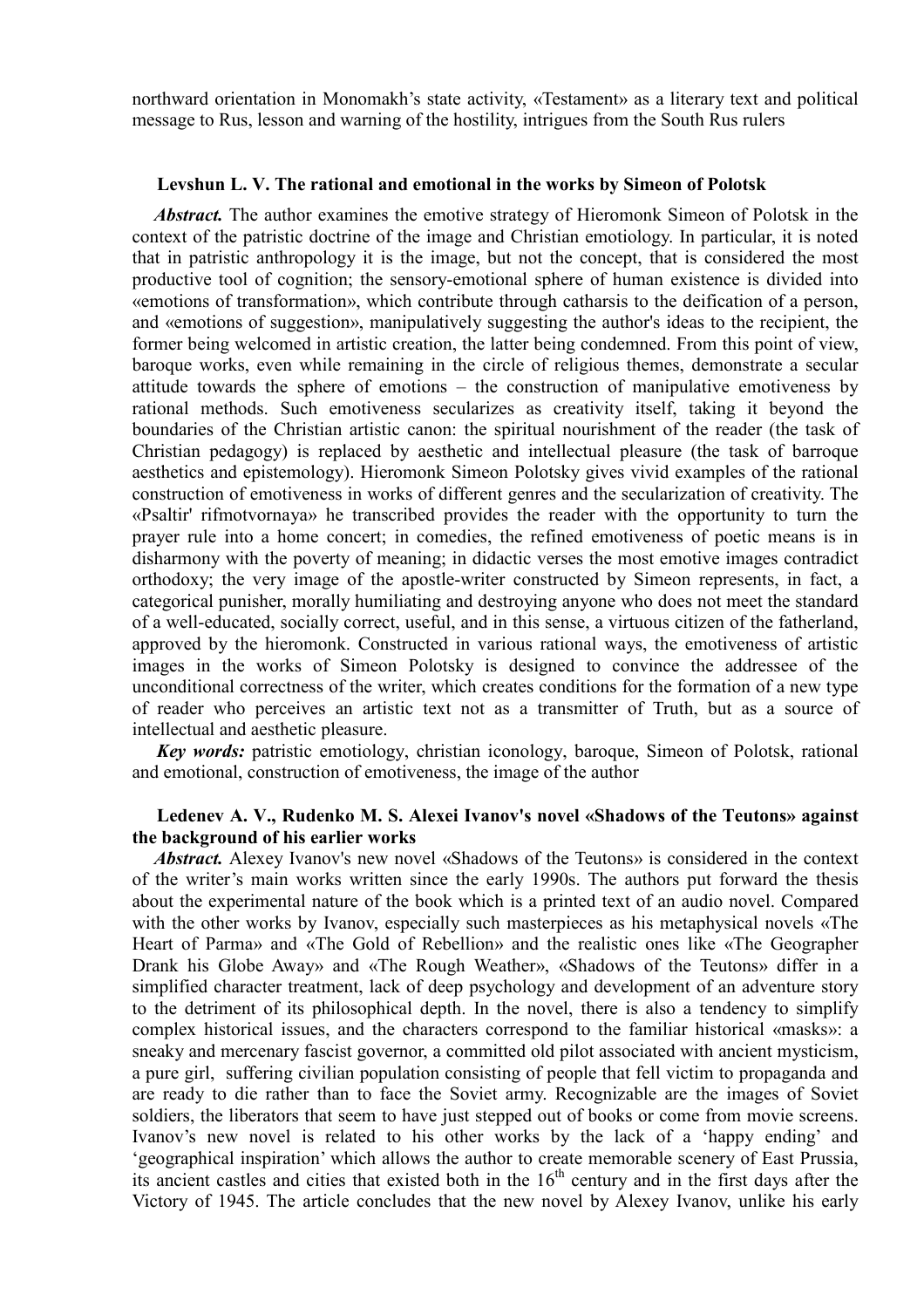works, is a conscious appeal to the style and plot of 'mass' literature, necessary for the book's rapid commercial success to the detriment of its artistic level.

*Key words:* history, style, «high» literature, Ivanov's novels, mysticism, plot, philosophy, popular culture, fantasy

## **Patrikeeva M. B. Actualizing memories of the 1812 Patriotic War in the context of the Crimean War of 1853–1856**

*Abstract.* In the minds of contemporaries, the Crimean War of 1853–1856 and the Patriotic War of 1812 that preceded it were closely linked. The author of the article examines the image of the French and France as an enemy familiar to the Russians from the 1812 Patriotic War. The article analyzes the system of images, motives, memories associated with the events of 1812– 1814 and reflected in the poetic works of the Crimean campaign contemporaries. The author of the article points out the reasons for the actualization of memories, shows how and in what way the perception of the French as military adversaries has changed in comparison with the previous war. Particular attention is paid to the depiction of Napoleon I and his nephew Napoleon III in Russian poetry. If Napoleon I is described by Russian poets of the 1850s. in a respectful manner as a mature politician, the image of Napoleon III is firmly associated with the motives of betrayal, ingratitude for the mercy of Russians towards France in 1814 war. No less attention is paid to the images of the 1812 Patriotic War veterans who appear in the poems of the Crimean War period both alive, eager to rise again to defend the homeland, and dead, tacitly calling on their descendants to repeat the victory over the French. Apart from the images and motifs reflecting Russian-French relations in the historical context, the author finds motifs of feasting and entertainment unrelated to the theme of war in the poetry contemporary to the events of the Crimean War.

*Key words:* Crimean War, Patriotic War of 1812, Russia, France, Alexander I, Napoleon I, Napoleon III

# **Telnova I. N. Communication strategy for promoting scientific projects in the media environment: pragmatic approach**

Abstract. Modern business approaches to promoting projects are being integrated into world science, so today scientific communicators become producers of scientific projects involved in promoting the project at the start. Professional communicators specializing in promoting scientific projects evaluate the project for the scientific community in terms of advanced scientific trends and the possibility of publishing the results of the work in prestigious scientific journals; for government authorities or businesses from the standpoint of applying the research results and assessing the prospects for investment.

A huge number of daily published scientific papers makes it impossible to get acquainted with all of them, so there are so-called trends that need to be monitored: scientific conferences are devoted to trends today, which are set by trendsetters, leaders in a particular scientific field. The development of a high-quality algorithm for increasing the «weight» of a scientist is becoming more and more urgent. New methodologies make qualitative and quantitative evaluation of the scientist's expert opinion in the media environment and show the communication effectiveness of positioning (all mentions on all platforms are taken into account, considering the influence of the site and the involvement of a particular expert message). Placing publications in business media allows scientists to get feedback from stakeholders, and helps stakeholders to highlight cuttingedge research trends, channel financial resources in the right direction, combine scientific work with patent data, which, in turn, will facilitate analysing and forecasting commercialization of scientific results, etc.

A trigger introduced into the media sphere by the scientific communicator has a certain ability to mediatize, which multiplies the next trigger and makes it possible to increase the efficiency of promoting a scientific project, contribute to the accumulation of a scientist's reputation capital and optimize the possibility of funding.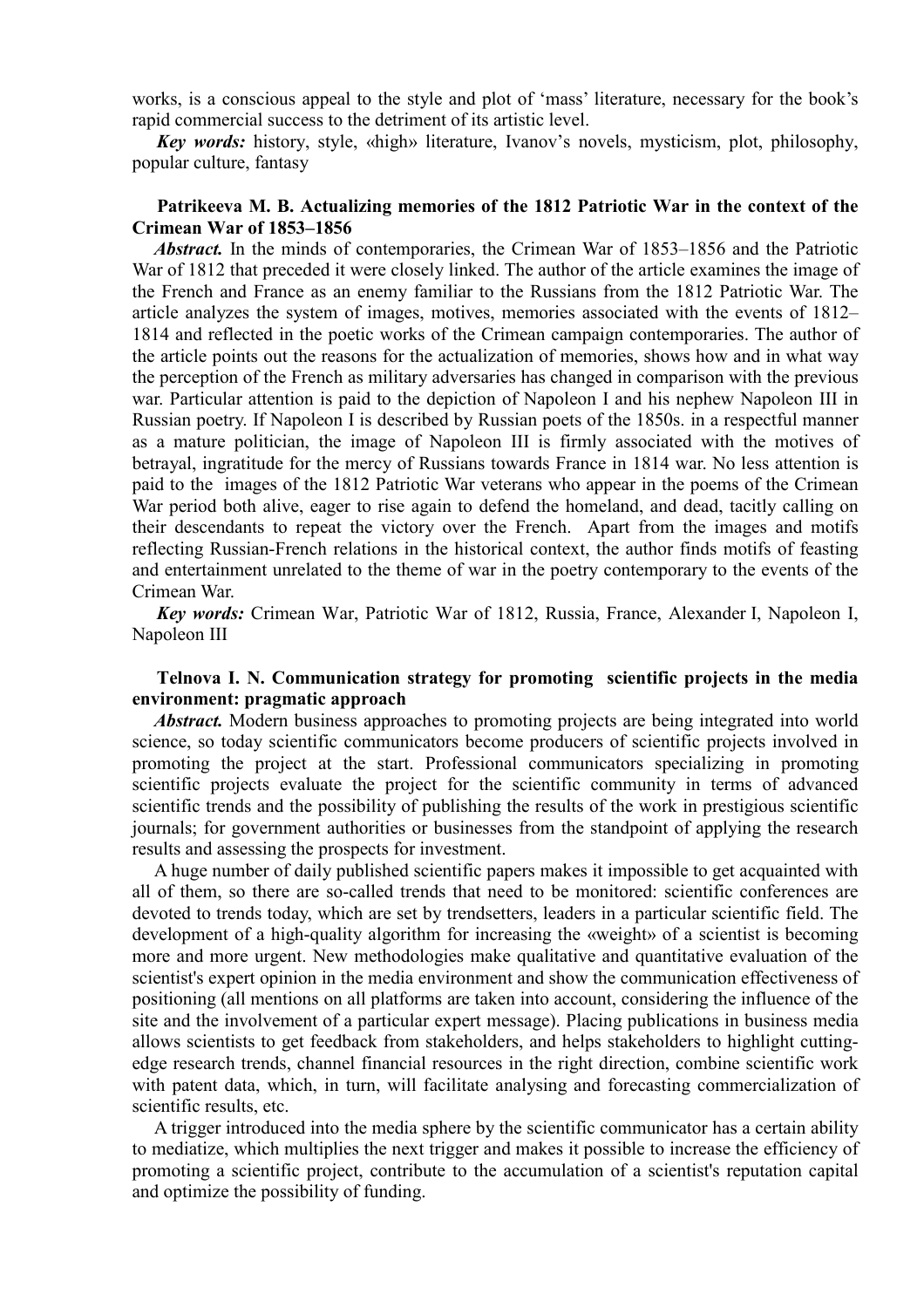This article analyzes the media promotion of a research institute project and evaluates its effectiveness.

*Кey words:* communication, promotion projects, media activity, strategy, science project, media, mediatization

### **Tsvetkova O. L. Storytelling as a tool of brand communication**

*Abstract.* The article is devoted to studying theoretical foundations of storytelling as a brand promotion technology in the communication aspect of modern media space. Every year, consumers as well as companies are faster and faster losing interest in the familiar forms of advertising with the standard brand promises – corporate or personal. In a highly competitive media environment, with hundreds and thousands of hours of content produced daily and more material than a person could hypothetically consume in a lifetime, companies and brands have encountered a number of social phenomena that have become a communication barrier between the seller and the consumer. Storytelling has proven its effectiveness in many examples, and many marketers and branding experts say that this is the technology of the future. There are many reasons for this, but they can be divided into two groups: psychological and directly related to the essence of branding as a system. The exceptional potential of storytelling lies in the effectiveness of communication impact not only on the target group, but also on contact audiences as a whole. Thus, unlike the traditional advertising text, the consumer does not just absorb the advertising message, they can feel and experience it existentially. This builds brand communication based on involvement, interest and awareness. This feature of storytelling takes it beyond the pragmatic discourse of marketing communication, utilitarian in its meaning and purpose, and provides opportunities comparable to the forms of genuine artistic activity.

*Key words:* storytelling, history, brand, communication, emotional impact

## **Golosova E. A. Idiostyle features of using anthroponyms in N. S. Dashevskaya's «Willie»**

*Abstract.* The article is devoted to studying anthroponyms in the story «Willie» by N.S. Dashevskaya. The author studies the etymological connections of proper names and the peculiarities of the writer's use of their contextual convoy to describe the characters of the work. The aim of the study is to identify the N. S. Dashevskaya's intentions and preferences related to the special attitude of the writer to her characters. The most important methodological approach in this case is the use of Y. N. Karaulov's model of linguistic personality structure, as well as frequency analysis. The analysis of the anthroponyms used by the writer of the story emphasizes their multi-dimensional nature, the deep associative links between certain proper names and the function of their contextual convoy, which can be considered at all levels of the language: from sound (the use of alliteration) to supertext (connections with the reader's cultural background knowledge and with the pragmatics of other works of the writer). Considering the specifics of the choice and functions of anthroponyms, their correlation with the most important concept «growing up», the development of connotations in these stylistically significant units, the author draws a conclusion about the ideological content of the story and the writer's intentions, motivated by the desire to support the young reader on the difficult path to adulthood. By focusing on the unusual character and his inner strength, the writer seeks to show the teenager, relating himself to the hero, the resources that can serve as support and the key to forming friendly relationships with his peers. The researcher comes to the conclusion about the special ways of expressing idiostyle features in N. S. Dashevskaya's works and their functionality in the work concerned.

*Key words:* linguistic personality, idiostyle, individual style, anthroponym, language of the young adult literature, N.S. Dashevskaya's texts

## **Fokina M. A. Kostroma toponyms in Alexander Zinoviev's memoirs «In Godforsaken**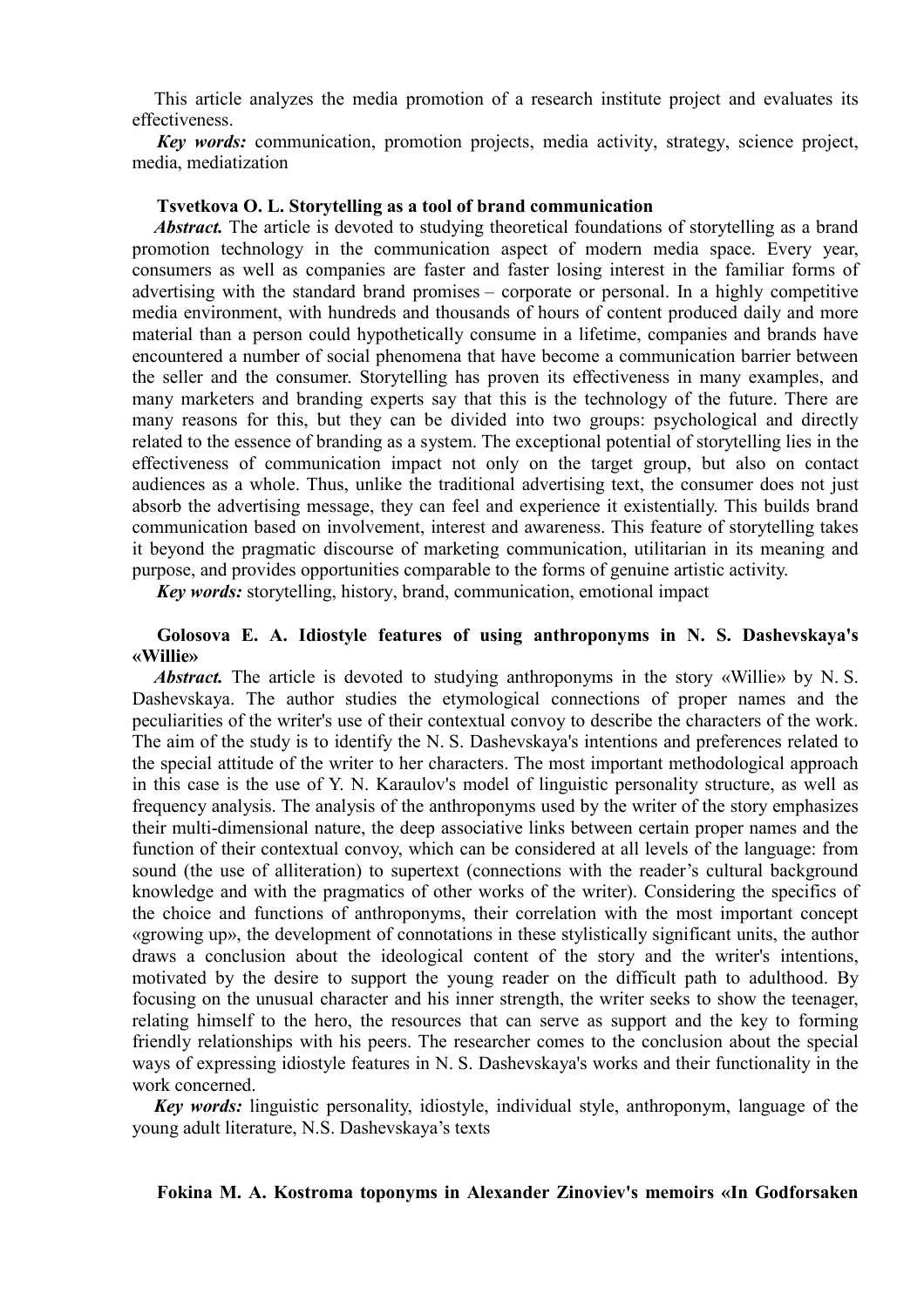### **Place»**

Abstract. The article presents a comprehensive analysis of toponymic vocabulary associated with the Kostroma region, in the memoir essay of the philosopher and writer Alexander Alexandrovich Zinoviev «In Godforsaken Place», included by the author in the book «Confessions of a Renegade». The purpose of the study is to identify the semantic and communicative-pragmatic properties of dominant toponyms which are actively involved in organizing memoir narration, forming text meanings, explicating the conceptual content of the work, creating the author's modality. The study of toponyms in contextual environment is based on the genre and stylistic features of the memoir text: the combination of two temporal plans (past and present); the combination of objective reliability and individual subjectivity. The author of the article gives a brief overview of modern linguistic studies of toponymy in the Russian speech system and presents a classification of toponyms which are subdivided in the analyzed text into placenames and hydronyms. The article characterizes toponymic dominants of the memories: the name of Kostroma city and the name of the writer's native village Pakhtino. The author of the article presents a coherent study of the key toponyms in some parts of the memoir text. The title of the section «From Pakhtino to New York» uses contextual antonyms that first create an antithesis, and are used as a part of a gradation series, but then, in the process of developing textual semantics, form an enantiosemy, uniting opposite objects of reality: a Russian provincial village and a large American city. With the help of several stylistic devices (antitheses, gradations, enantiosemy), the writer expands the boundaries of the narrative, depicts the universal scale of events, reflects ideas about indigenous Russian spiritual values and life priorities of the Western world. The toponym Kostroma is used in an ironic context: the memoirist quotes his poetic work, where he mentions his hometown which is not particularly different from other cities, since everyday bustle reigns in them all. Further, in the section «Russian Hinterland», Kostroma is named among other Russian cities, becoming a symbol of a more prosperous life and participates in creating the city-village opposition. The key hydronyms of the memories are the names of the Viga and Volga rivers. Their semantic interaction with the names of provincial settlements is actualized in the context. The evaluative vocabulary becomes the means of creating the writer's modality with positive textual connotations prevailing. In conclusion, the author of the article emphasizes the role of Kostroma toponyms in forming the chronotopic characteristics of the text and the communicative organization of the memoir discourse.

*Key words:* Alexander Zinoviev, memoir discourse, Kostroma toponym, semantic dominants and oppositions, antithesis, gradation, enantiosemy

### **Nikolina N. A., Petrova Z. Y. Key figurative fields in modern Russian prose**

*Abstract.* The article examines the key figurative fields in the texts of modern Russian prose. The authors analyse the works of A. Varlamov, E. Vodolazkin, A. Ivanov, A. Matveeva, Z. Prilepin. The purpose of the research is to identify and describe the key figurative fields of different types in modern fiction. The key figurative field is defined as a set of lexical units of one semantic field, acting as images of comparative constructions (metaphors and similes), which is directly related to the development of the theme and plot of the work, its ideological and aesthetic content, to the characteristics of the main characters, and performs a text-forming function in the work of fiction. The analysis has identified three main types of such fields: 1. The field, whose composition is determined by the theme of the work; 2. The field, whose choice of units is motivated by the type of the protagonist and his point of view; 3. The field, determined by the ideological and aesthetic content of the work as a whole. The choice of units in the key figurative field is determined by the intentions of the author of a literary work. The nature of the field development in the text reflects the peculiarities of the writer's idiostyle. The article shows that the key figurative field is associated in a literary text with the deployment of its cross-cutting motives. The authors note that the dominance of the key figurative field is often set by the title of the work, which in this case is metaphorical or symbolic.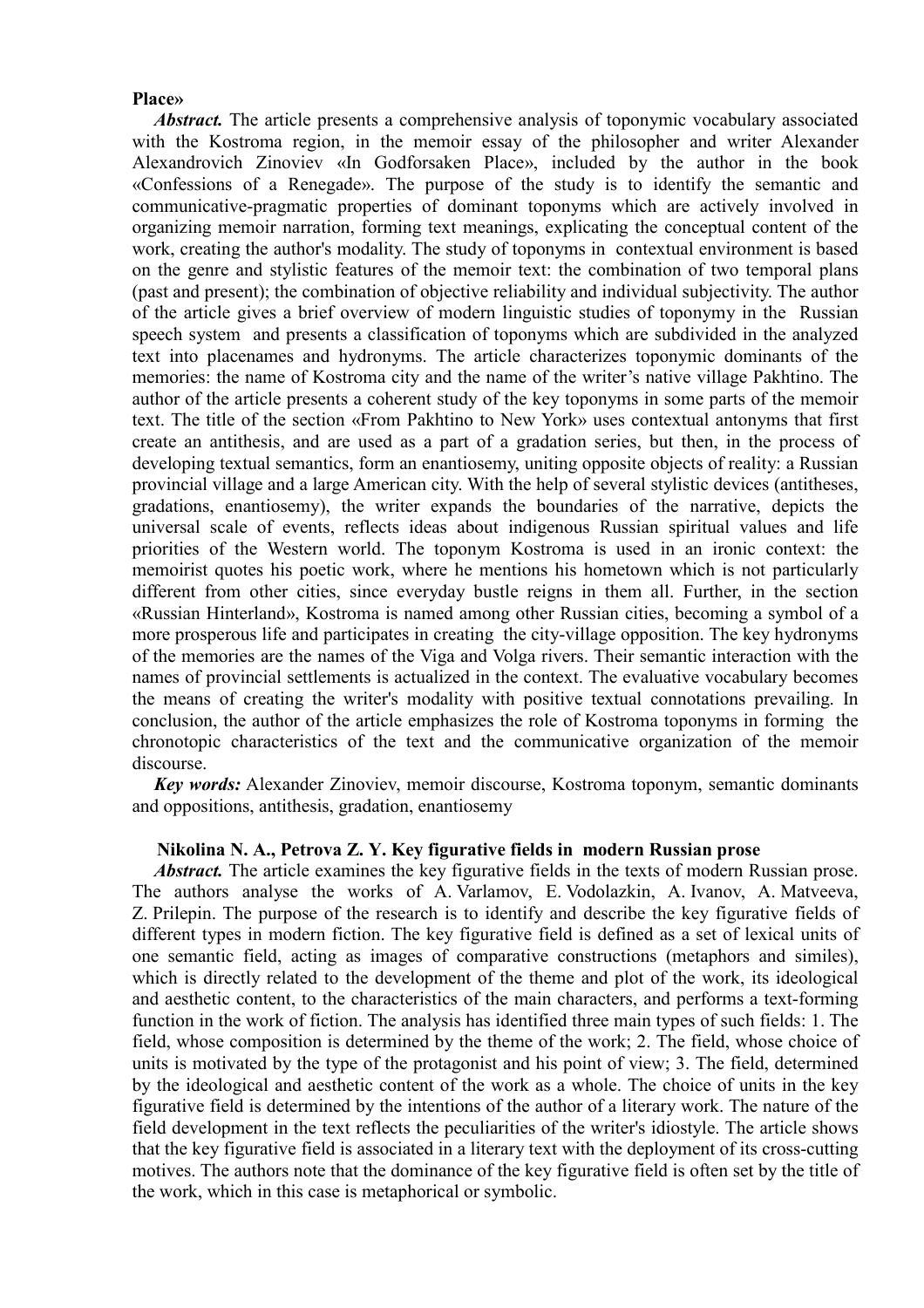*Key words:* metaphor, comparison, comparative construction, key figurative field, textforming function, author's intention, modern prose

### **Mishenkina E. V. Rhythm and its national specificity in political public speech**

*Abstract.* This article focuses on the specifics of political public discourse, which continues to be one of the most pressing issues of linguistics. In modern conditions, speeches of political figures are broadcast to a wide audience, they influence significantly the listeners and their subsequent actions. This article examines the concept of speech, as well as political public speech, and its characteristics. The concept of the rhythm of the text and its specificity in the political public text are considered. The automated analysis of rhythmic devices in these texts was carried out using the ProseRhythmDetector - PRD tool, which allows us to determine the presence of rhythmic devices in political public texts and their quantitative results. Political public speech is a powerful tool by which a politician can achieve the desired result. The method of repetition is the most effective way of influencing, which is implemented in all its possible manifestations (stylistic means of language), thus the impact on the recipient through the unconscious perception of information is realized. The author presents the results of the analysis of rhythmic devices in political public speeches of Russian and U.S. political leaders from 2005 to 2020. The results of the research indicate fundamental differences at the lexical, grammatical and phonetic levels in the rhythm of public political texts in Russian and in English.Rhythmic devices at the phonetic level are completely missing in English texts and are widely represented in Russian ones, in the latter they are used much more often than rhythmic devices at the lexical and grammatical level.

*Key words:* speech, political public speech, text, rhythm, stylistic devices, linguistic levels, national specifics

## **Vorontsova I. A., Komolova E. S. Reproduction of rhythmic devices in the translation of publicistic texts**

*Abstract.* The present study is done within the framework of the theory of stylometry using interlingual analysis and is intended to identify trends in the reproduction of rhythmic devices in the translation of publicistic texts, namely public speeches. The study is based on the Address by President Obama to the 71st Session of the United Nations General Assembly and its official translation into Russian. Being designed for the search and analysis of rhythmic devices based on syntactic and phonetic repetition, the ProseRhythmDetector tool (PRD) was used to collect and examine the statistical data. The results of a comparative research show that diacope (58,3 %), anaphora (50 %) and anadiplosis (50 %) display the highest accuracy of reproduction in the translation of an English public speech into Russian, while polysyndeton (23 %) and epiphora (0 %) are characterized by the lowest figures. The reasons for the robust and accurate translation of syntactic devices are related to equal opportunities of English and Russian in the formation of a rhythmic text pattern. The reasons for partial or zero reproduction of rhythmic devices in translation are explained by discrepancies in the grammatical and lexical structures of English and Russian, as well as by differences in the actual division of a sentence. The loss of rhythmic means is partially compensated for in translation: there have been instances of rhythmic devices appearing in sentences which do not contain any rhythmic means in the original as well as cases of rhythmic device substitution. Phonetic rhythmic means are reproduced with a very high degree of precision – 95.3% for assonance and 117.1 % for alliteration. This can be explained by the fact that the number of sounds in an average Russian word is equal to or greater than that in an English word. In addition, the overall quantity of words in the translated text is greater than in the original, which also increases the number of assonating and alliterating sounds. Despite the heterogeneity of the quantitative reproduction of rhythmic devices in translation, the rhythmic tension of the original, as well as its message, voice and sentiment have been recaptured.

*Key words:* public speech, rhythmic device, syntactic repetition, phonetic repetition, translation, compensation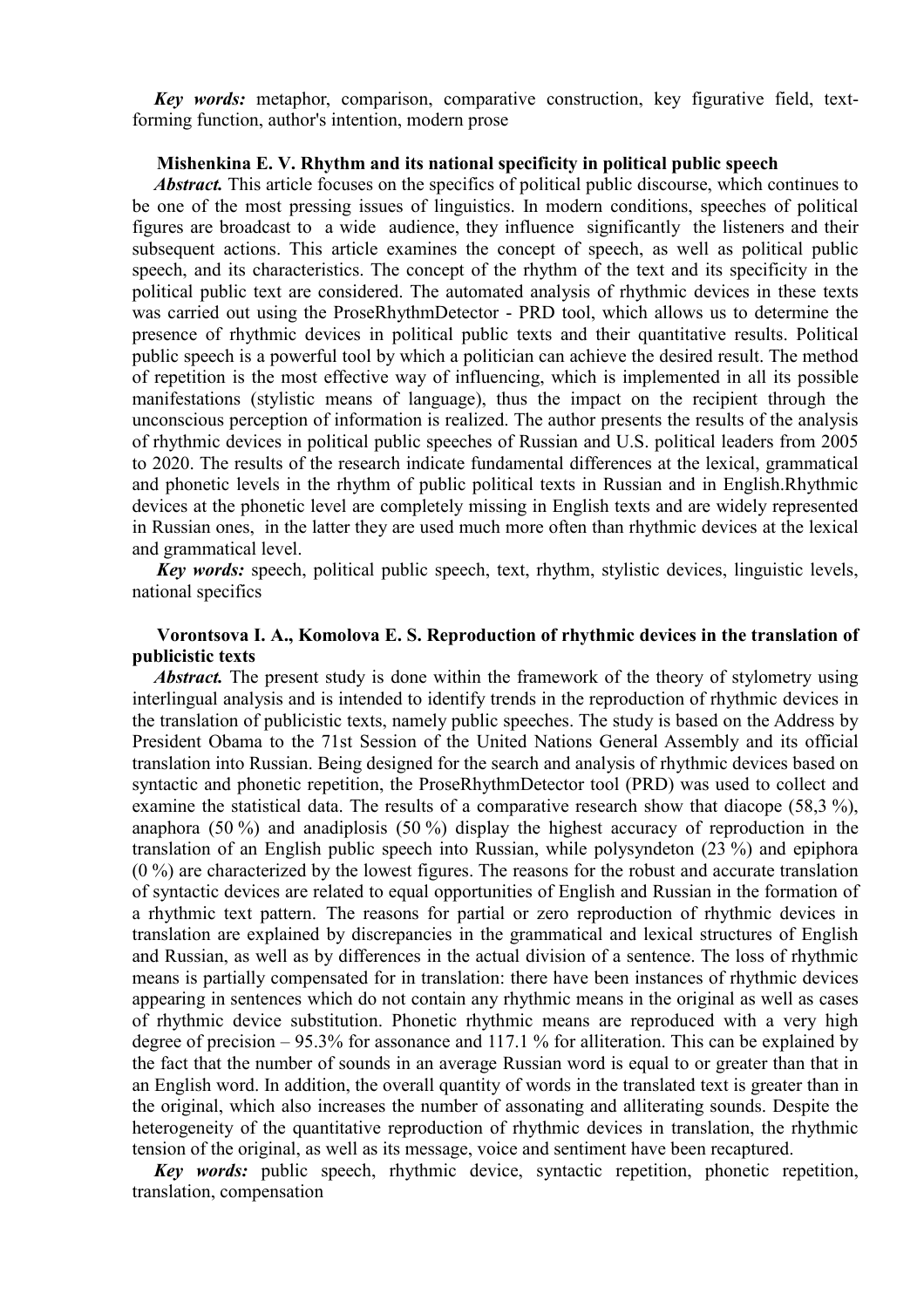## **Shlyakhtina E. V. Functional and semantic specificity of diakopa (on the material of tweets in English and Russian)**

*Abstract.* The article deals with the question of studying diacope and the peculiarities of its use in English and Russian tweets. The author defines the term 'diacope' and examines its nature and functions in the text. It is underlined that it is important to study diacope because it is used in the texts of different kinds and helps to show feelings and emotions of the author or to emphasize their words. The study analyzes short messages taken from Twitter. Rhythmanalysis tool has helped to identify the examples of diacope use in English and Russian tweets. The analysis reveals what parts of speech are repeated, the number of repetitions and the number of words between repetitions. It also shows that diacope is much more often used in English than in Russian tweets. The tool has detected the repetitions of both notional and auxiliary parts of speech in English as well as in Russian. In most cases diacope occurs within a sentence and represents only one repetition of the element in both languages. The number of words between repetitions can also vary but most commonly there are two or three words. The author concludes that it is important to take a further look at diacope because of the questions that arose during the study.

*Key words:* English language, Russian language, repetition, diacope, Twitter, tweet, text rhythm

#### **Vorobyeva S. N. The speech act 'silence' in the structure of sacred communication**

*Abstract.* The article is devoted to the study of the speech act «silence» which is considered as an integral part of interpersonal sacred communication. In this article, for the first time, the communicative situation is analyzed on the basis of the texts of the Holy Scripture, when a believer acts as a speaker, and God becomes the silent addressee. The involvement of the addressant – the speaker and the addressee – the silent God in the communicative process becomes a distinctive feature of the sacred communicative act «silence».

The study shows that silence is an obvious significant structural component of interaction. Targeting, intentionality and purposefulness can be considered the main communicative characteristics of silence as a speech act. Analyzing the biblical material, the author of the article comes to the following conclusions: 1) silence, unlike other speech acts, becomes more effective in an interpersonal sacred situation; 2) silence is the most expressive and convenient way of transmitting information; 3) silence is a strategic tool that is used to express a communicative goal related to the spiritual transformation of a person; 4) silence in interpersonal communication is used by God as a means of influencing the interlocutor; 5) the perception of silence by the listener depends on the communicative situation, and the correct interpretation of the addressee's intentions directly depends on the addressant's presuppositional spiritual knowledge.

The results of the study are important in order to understand the essence of religious communication, to have an objective idea of the process of religious communication.

*Key words:* silence, speech act, sacred communication, spiritual information

## **Prom N. A. The method of subject positioning to identify axiological characteristics of a media text**

*Abstract.* Since the value aspect is taken into account by the media text author to successfully adapt information about objective reality to the needs of a specific audience in order to exert various kinds of influence, linguists develop effective methods for identifying axiological characteristics of a media text. For this purpose, we have proposed the subject positioning method. The subject of assessment ascribes value to a media fact as an object of assessment. The established positions of the subjects of assessment are the author of the media fact and potential repeaters of his interpretations. The positions underlie the preferences and assessments that a person gives to certain objects, qualities and events. The article demonstrates an example of applying the subject positioning method. The list of values identified as a result of the analysis is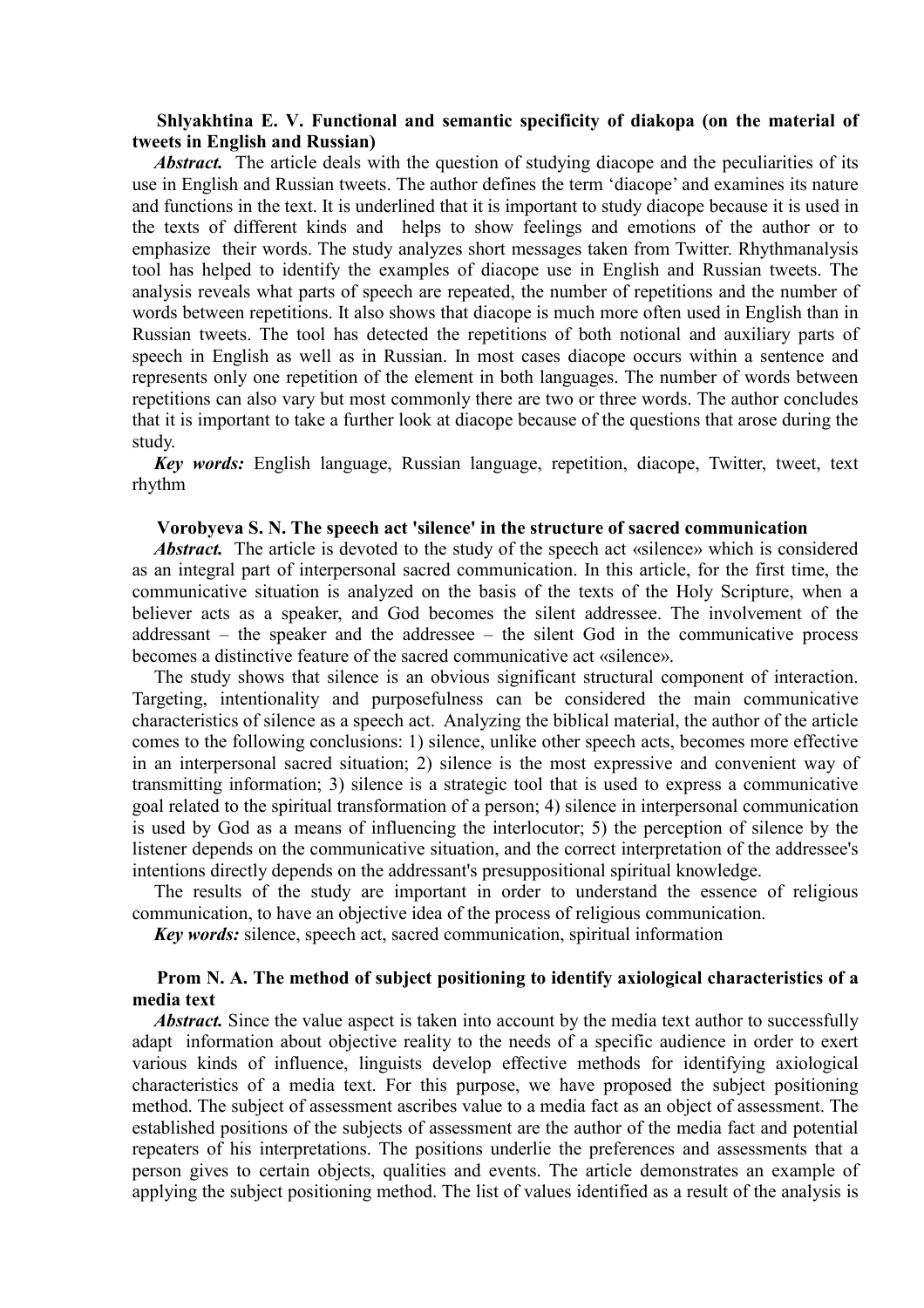verified depending on the position of a particular subject. In terms of the author's focus on the audience, news values are the properties of a media fact to be of interest and concern, that is, interesting and significant. From the perspective of the addressee-repeater – the audience interpreting the news fact for subsequent transmission to other recipients, the main qualities of the media fact necessary for the development of the topic are the sufficient potential to provoke a discussion and the rhetorical aspect. These text characteristics can evoke emotions and empathy and affect the personal interest of a large part of the audience. Media discourse pragmatically uses values depending on the tasks set, namely, exploits current ones or generates new ones if necessary, which indicates the mobility of the value system. We see the prospect of work in applying the method of subjective positioning in studying the axiological criteria for the selection of material in the signature projects.

*Key words:* subject positioning, axiological characteristics, media text, method, object and subject of analysis, values, pragmatic function, interestingness

### **Tsybova I. A. On lexical synonymy in romance languages**

*Abstract.* The article compares synonyms in romance languages (french, spanish, portuguese, italian, romanian). Synonymy as one of the linguistic universals is a manifestation of the linguistic sign asymmetry. In cognitive linguistics, synonyms are regarded as units of the same mental space. Synonymy represents the ability of linguistic units to replace one another in all or certain contexts without changing the content of the utterance, due to the identity or similarity of their meanings. Another important function of synonymy is the function of clarification which consists in identifying the properties and various features of the denoted objects and phenomena. Synonyms differ from their functional equivalents such as hyperonyms and euphemisms which are their functional and stylistic equivalents. In the romance languages in question, there are absolute and relative synonyms. Absolute synonyms are often found in scientific and technical terminology and in argot. They are different from variant words. Relative synonyms are divided into denotative and connotative (stylistic). In romance languages, the cognitive approach to synonymy shows family similarity in the presence of a prototype. Since the purpose of the article is to show how lexical synonymy is represented in the analyzed Romance languages ( their similarities and differences), the comparative method was used. The main result of this study is the identification of common synonym types for such romance languages as french, spanish, portuguese, italian and romanian. The author notes a greater closeness of the spanish and portuguese languages in terms of phonetic and orthographic similarities.

*Key words:* romance languages (french, spanish, portuguese, italian, romanian), comparative method, absolute and relative (denotative and connotative) synonyms, family similarity, prototype

# **Bakhvalova L. E., Ukhova L. V. Structural and semantic characteristics of French youth argot**

*Abstract.* The article is devoted to studying the argot of French students. The authors focus on the structural and semantic characteristics of the phenomenon in question. The article presents the methodology of collecting linguistic facts, which allows a more structured and in-depth study of linguistic phenomena, their functions and characteristics. Applying this methodology of data collection and verification helps to carry out a comprehensive linguistic analysis not only as a system, but also as a means of communication, and the extensive authentic material enables to reach the mental level. The first part of the article describes the procedure for collecting, verifying and processing the actual linguistic material; the second part presents the results of analyzing the slang structural and semantic characteristics: the typology of derivational mechanisms in student slang is presented, identifying universal and unique derivational mechanisms; slang units belonging to different thematic fields are interpreted, and a «portrait» of a representative of modern French student is modeled. In the course of the research the authors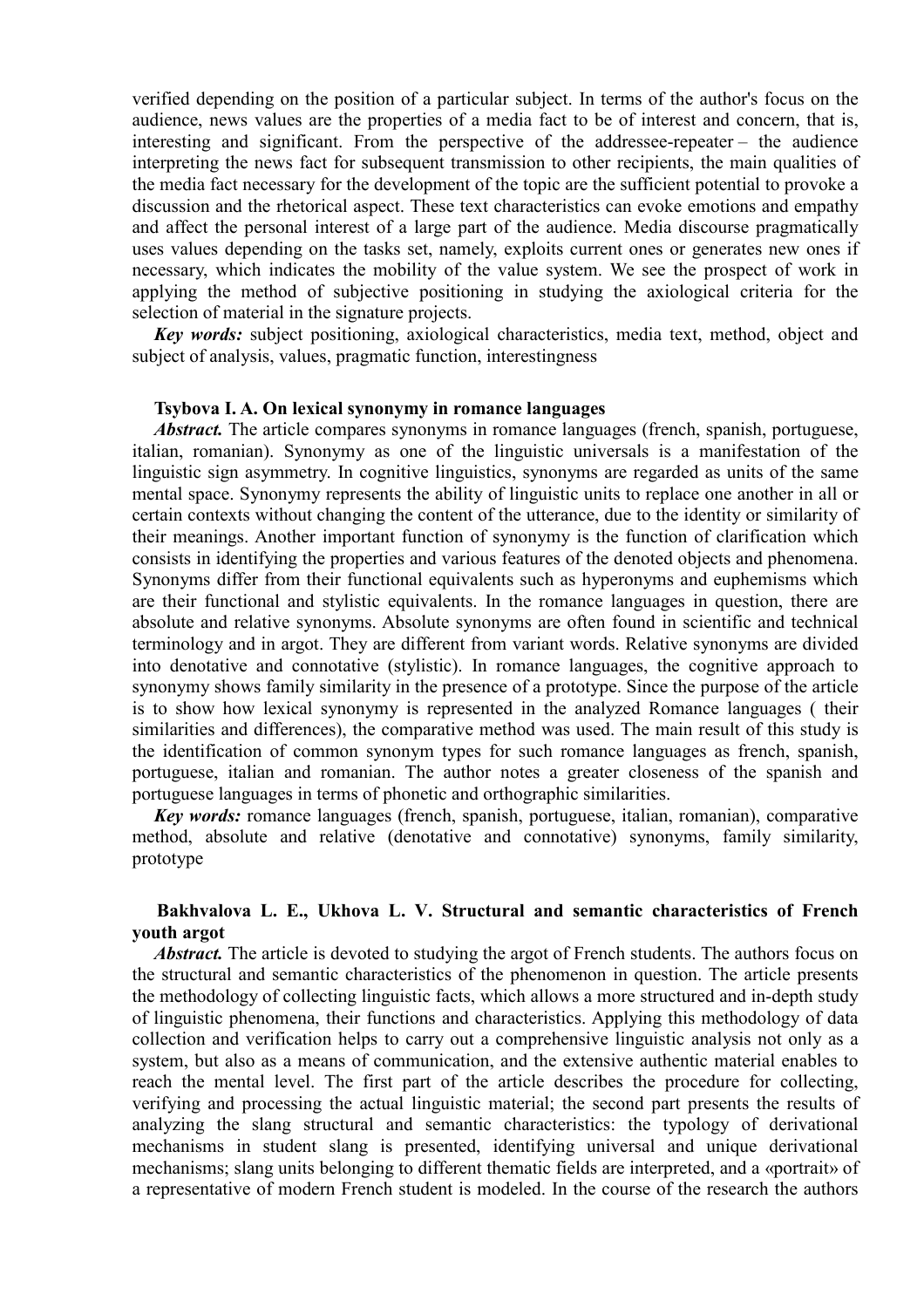used both general scientific and specialist methods and techniques: at the level of data collection these were field and desk analysis of quantitative and qualitative data, as well as surveys, personal and in-depth interviews, Internet questionnaires (google forms), ranking, etc. To analyze the data we use methods of scientific observation, analytical description, semantic field analysis, retrospective, semasiological and onomasiological analysis, analysis by dictionary marks, linguistic commentary and linguistic interpretation of experimental data. The empirical basis of the study is the linguistic material collected by combining the methods of introspection and corpus linguistics, based on the entries in the latest dictionaries of unconventional lexis.

The authors conclude that since language is a factor determining not only cultural reality, but also mental matrices, national stereotypes and worldview models, the youth slang is an important tools for modeling the linguistic (naive) picture of the world of its speakers, and reflecting the realities of the youth's world.

*Key words:* youth slang, argot, structural-semantic characteristics of slang, field structure, derivational mechanisms, universal and unique derivational mechanisms, thematic field, language picture of the world

## **Barushkova S. B., Komissarova A. R. Lexical-semantic analysis of Russia's image in the modern French press**

Abstract. The purpose of this article is to form the image of modern Russia, created in the French press on the basis of linguistic and cultural content analysis of factual material made by the method of continuous sampling of articles from such modern popular French publications as: «Le Monde», «Paris Match», «L'Express», «Le Figaro», «Le Point», «L'Équipe», «Les Échos», «Le Nouvel Observateur». The selection of linguistic material was carried out from various headings of the above mentioned publications. The study examined the following areas covered in the French press: politics (Politique), economy (Économique), culture (Culture), sport (Sport), Santé (COVID – 19); events (Événement) which, in turn, were divided into smaller thematic groups.

The French publications listed above are among the most popular both in the country and abroad. For example, «Le Monde «is one of the most famous and quoted French publications in the world, and «Le Figaro « is the oldest national French newspaper, originally a weekly satirical literary magazine, transformed in the middle of the XIX century into an uncensored sensation newspaper.

The main result of the study is a layer of linguistic units classified according to the thematic component that describe the image of Russia in the French press. It should be noted that the evaluation marking varies depending on the scope of coverage. Thus, for example, in politics, economics and news covering the pandemic  $(COVID - 19)$ , the image of Russia is usually presented from a negative point of view, which is reflected in the choice of linguistic and stylistic means. In the field of sports, the connotation of the units used can be both positive (news coverage from the world of lawn tennis) and negative (doping of Russian athletes). The results of the study are presented in the form of a digital indicator, which clearly demonstrates both the choice of the problems covered and the distribution of the actual material within these topics.

*Key words:* Russia, image, press, categories, thematic groups

## **Starostina Y. S. The role of titles in forming linguistic axiological features in English drama discourse**

*Abstract.* The article is devoted to studying the nominative paradigm of English drama from the standpoint of linguistic axiology as a mainstream scientific direction focusing on verbal representation of values and evaluation. The aim of the study is to determine the variable linguoaxiological status of titles in British and American drama discourse, with subsequent systematization, aimed at clarifying the format and the extent of their participation in the valueevaluation manifestation. The research material is an equally proportional corpus of modern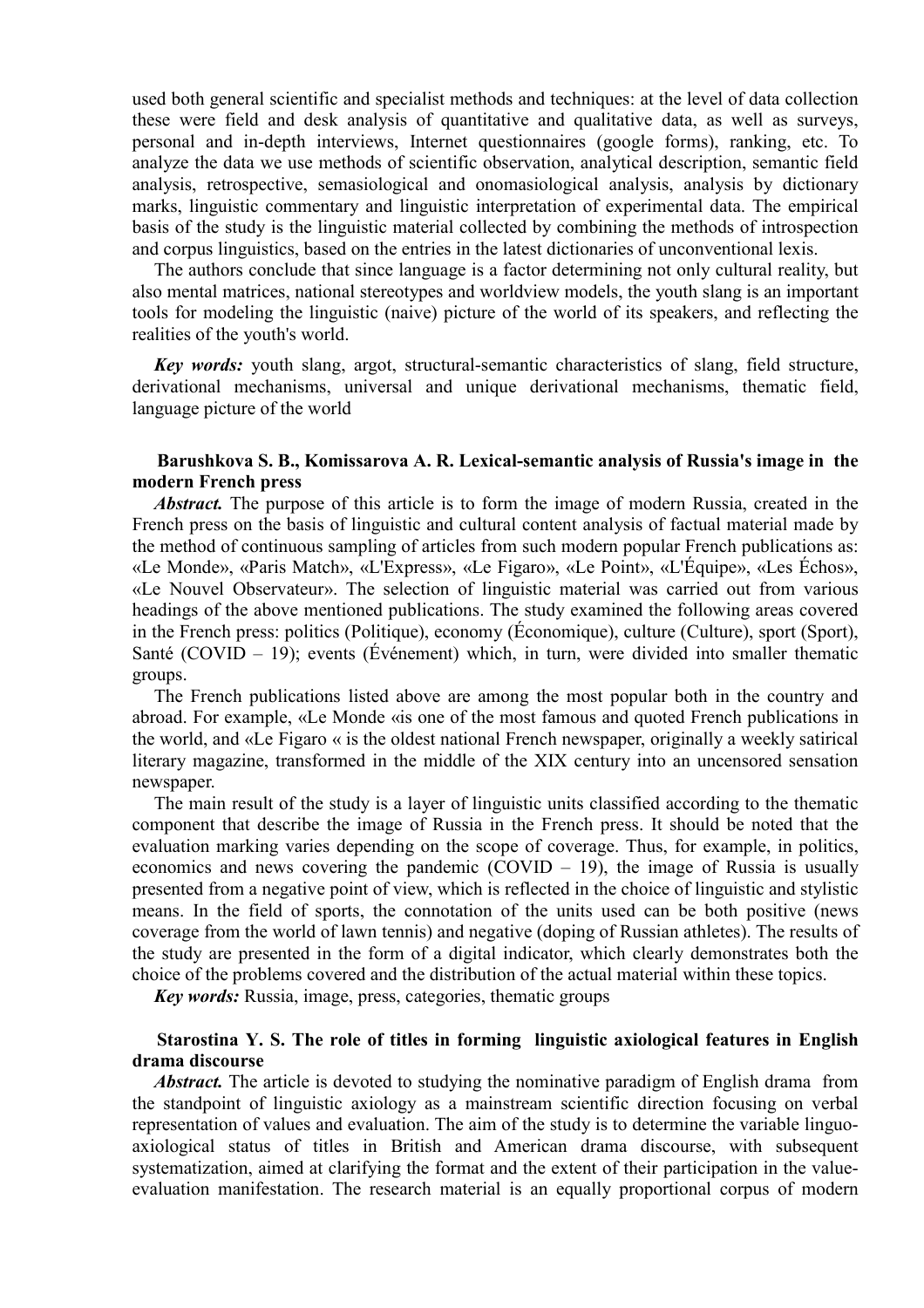British and American play titles with a total scope of 600 units. The method of linguo-axiological interpretation has been used as the key method, which implies value-evaluation parameterization of the discourse fragment while taking into account the characteristics of the broad discourse context. The research has recorded that titles contribute to the formation of linguistic axiological potential in English drama discourse. The classification of titles has been developed in accordance with the gradual nature of their value and evaluative marking. The article also presents the results of a comparative analysis of British and American drama titles, which help identify the zone of intersection of nationally marked linguoaxiospheres. The author concludes that with the help of titles the playwright can carry out both an explicit accentuation of value dominants and an implicit reference to them; some of the titles can act as a «linguo-axiological focus,» appealing to the recipients' background knowledge of the values relevant within a particular linguocultural community. The study proves the validity of linguoaxiological approach to the study of titles as significant structural blocks of English drama discourse, thus, opening up new prospects for further scientific investigation of the subject area.

*Key words:* linguistic axiology, drama discourse, titles, linguoaxiological potential, value dominant, evaluative marker, linguoaxiosphere

## **Nikulina M. A. The peculiar nature of the semantic component of English «Coronavirus» neologisms**

*Abstract.* The article contains analysis of new lexical units which have appeared in the English language in the period of COVID-19 pandemic. Special attention is paid to the relationship between the linguistic picture of the world, created by the English mentality, and peculiarities of the so called, «coronavirus» neologisms, denoting objects and phenomena of «new reality» (quarantine, self-isolation, distance working, distance learning, restrictions imposed on travelling, vaccination, etc.). Also, the research contains a thematic classification of the analyzed group of neologisms - many of them are given with the interpretation of their semantic meanings. Besides, the study touches upon some features of the derivational potential of the English language, which determine the peculiar morphological nature of numerous «coronavirus» neologisms.

The article also includes a brief comparative analysis of new English and Russian lexical units which are used to denote interpersonal relationships and feelings, experienced by people during the period of COVID-19 pandemic. Thus, the analysis reveals numerous «translation lacunas» caused by obvious prevailing of English neologisms, denoting this type of concepts, over Russian ones.

In addition, the article proves the «usefulness» of emotionally colored «coronavirus» neologisms whose importance is basically determined by the fact that the ironical naming of hard emotional states and unpleasant phenomena, unavoidable during the period of pandemic, leads to decreasing the level of stress, thus helping to raise social mental spirit.

On the whole, the results of the research prove that during hard historical periods, native languages are capable of producing such effective linguistic tools that can be used for easing the adaptation of their speakers to «new reality».

*Key words:* coronavirus pandemic, modern English language, linguistic innovations, thematic classification, semantic analysis

#### **Khrenov N. A. The concept of the «Other» in the construction of civilizational identity**

*Abstract.* Being a part of a large-scale study, the article is devoted to the relationship between three civilizations, America, China, and Russia, at the turn of the XXth and XXIst centuries. The author focuses on civilization as the Other in the construction of civilizational identity. It has been noted that in forming and maintaining civilizational identity the Other turns out to be not only irremovable, but also unavoidable. Moreover, the presence of the Other is a condition for constructing civilizational identity. Besides, it does not matter whether this Other acts as a friend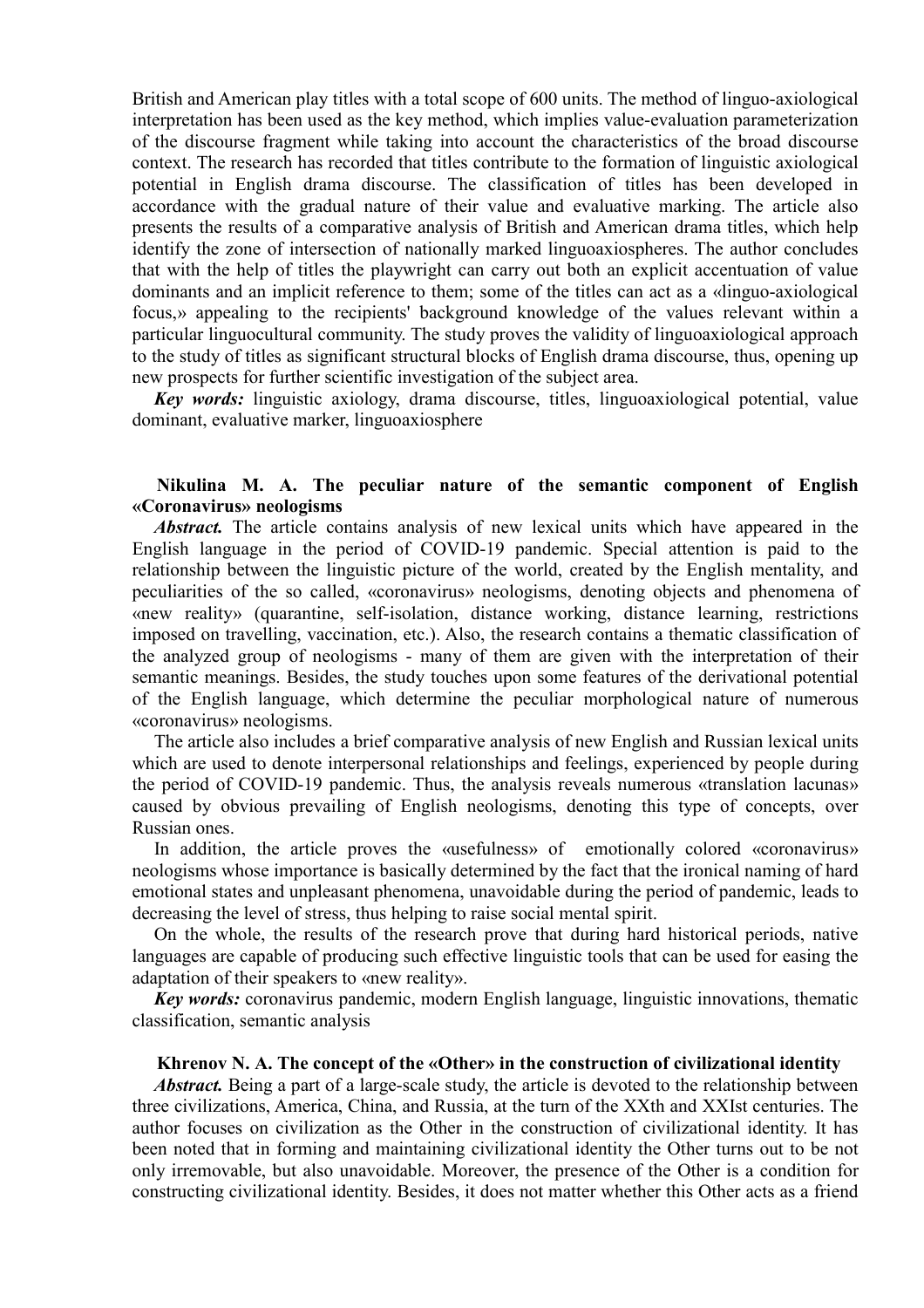or an enemy. There can be many variants here. Proving this thesis, the author turns to the research of the American philosopher E. Said who argues that the image of the East has been shaped by the West. E. Said calls this image an «Orientalist discourse» constructed and implanted in the minds of other peoples, including eastern peoples, in order to subordinate them to the interests of the West. This identity, attributed to the East which, allegedly, is at a low level of development compared to the West, turned out to be an expression of the West's imperial complex. The «Orientalist discourse» created by the West did not go away with the collapse of empires in the XX century, but was picked up by America. The main purpose of this article is to show that a similar mechanism underlies the construction of Russia's identity. From the point of view of the West, Russia still belongs to the East. Or at least closer to the East than to the West, which is impossible not to be surprised at, because since Peter the Great, Russia has accelerated through all stages of Westernization, establishing itself as a pro-Western civilization. However, the Russian revolution demonstrated that it, among other things, destroyed the image of Russia as a missionary instilling Western attitudes in the minds of eastern peoples, an image created by the West. In the course of the XX century, a world-wide chain reaction of liberating nations, formerly oppressed by the West and now gaining freedom, became possible. The article also raises the question of external and internal factors, particularly national mentality, in shaping identity. The article considers the problem of mentality and, in particular, such a feature of this mentality as messiahship or the belief of the nation in their uniqueness among other nations. On the basis of the opinions of V. Rozanov, the author states that in the world history, there are peoples with inherent and pronounced messiahship and peoples who do not have this complex. So, it is argued that messiahship is inherent in Americans, which of course complicates America's relationship with other civilizations. The article also continues to discuss the means to build the identity of the nation. The author considers art and, in particular, the cinema as such means.

*Key words:* Russia, America, China, American civilization, civilizational identity, the Other, identity construction, Orientalist discourse, messiahship, Eurocentrism, Trelch, Spengler, Baudrillard, Neumann

## **Kocheshkov G. N., Grebenshchikov A. V. Presenting the image of a virgin lands worker in Soviet cinematography**

*Abstract.* The article identifies, interprets and compares the artistic images of «virgin lands workers» formed by the Soviet cinema, which is an important channel of the nation's historical memory and a means of communication of our time. The work gives a detailed description of the problem's historiography. A conclusion is made about the predominance of studies devoted to the social-economic, political and environmental consequences of the virgin lands development. At the same time, despite the growing interest of scientists in the social-cultural aspects of the virgin lands campaign in recent decades, there are very few works analyzing the daily life of virgin landers. The article uses various research methods: retrospective, comparative-historical, semiotic, and discourse analysis. In the course of the research, the author determines the features of virgin lands representation in mass culture as a special social-cultural space, shows the hard fate of virgin lands workers, their attitude to the system of values established in the post-war Soviet society. The main characters of the virgin lands epic represented in the cinematography are young people and «competent leaders», without whom it is impossible to imagine the success of major party projects. The attitude of the virgin lands explorers to the global project can be characterized as ambiguous and multi-layered: virgin land is seen both as an important agricultural project, allowing, under favorable circumstances, to solve the «eternal» grain problem, as an important social elevator for Soviet youth, and as a necessary stage of building communism. The study demonstrates both similarities and differences in the ideological and semantic concepts of the virgin lands filmography, and also reveals a certain transformation of directors' artistic ideas: from the propaganda and heroic message characteristic of 1950s films to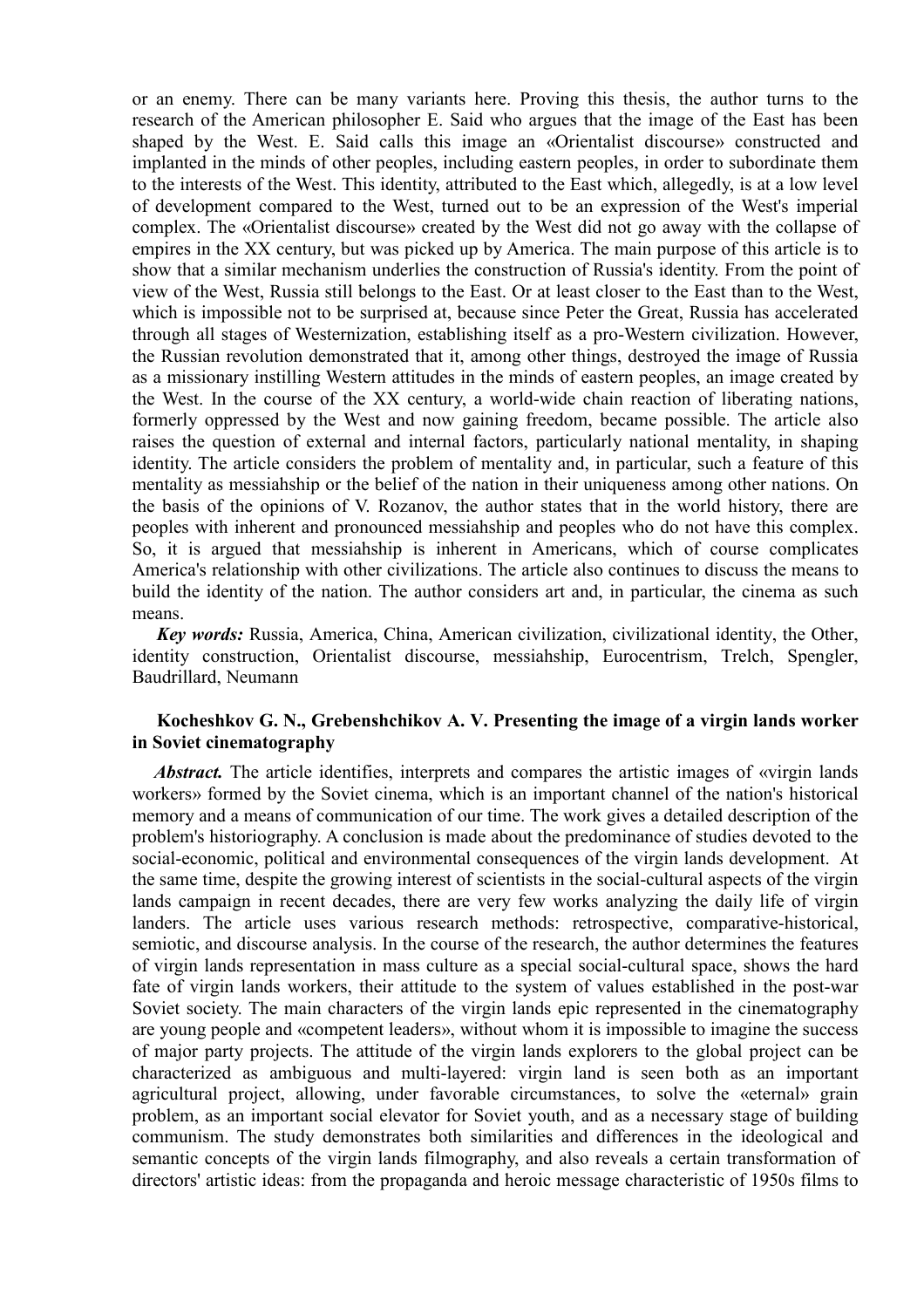the authors' desire to reveal the spiritual and moral potency of the campaign's heroes, characteristic of the 1960s and 1970s films.

*Key words:* representation, Soviet cinema, cinematography, mass culture, virgin lands campaign, virgin lands epic, virgin lands, agricultural policy, «thaw»

## **Erokhina T. I. Who is Happy in Russia?: paradoxes of N. A. Nekrasov's poem in contemporary theater**

*Abstract.* The article deals with the specifics in representing the work of N.A. Nekrasov on the theatrical stage. The author notes the lack of demand for the poet's dramaturgy and the attention to the poem Who is Happy in Russia? in the modern theatrical space. Focusing on the cultural codes embedded in N. A. Nekrasov's poem, the author turns to analyzing the paradoxes of the poem's stage version directed by K. Serebrennikov and P. Vasilyev. Based on hermeneutic methodology, semiotic and symbolic analysis, the article highlights the peculiarities of the directors' interpretations. The specifics of Serebrennikov's play lie in its evolution from verbatim forms to conventional theater. While respecting the author's text, the director chooses the key chapters of the poem, whose sequence extends the temporal and spatial boundaries of the text. The play features multi-genre parts that involve experiments with different theatrical forms. P. Vasilyev's puppet show focuses on intertextuality and symbolism in N. A. Nekrasov's poem, expressed through associations and allusions, as well as through the symbolism of puppets and scenography. The paradoxes of the poem's existence on the modern stage are determined by the interpretive potential of the text, its embedded cultural codes, internal drama, incompleteness and open ending. Contemporary Russian theater, gravitating toward experiments and intertextuality, offers a paradoxical interpretation of N. A. Nekrasov's poem, referring the audience both to Russian classics and to mass culture.

*Key words:* Nekrasov, Who is Happy in Russia?, modern theater, paradoxes, interpretation, intertextuality, borderline

### **Ilgova D. A. Visual poetry as a game**

*Abstract.* The article analyzes XX century visual poetry as a game phenomenon. The relevance of this research is explained by an attempt to expand the boundaries of binary perception of visual poetry as a synthesis of verbal and visual media. Visual poetry is a subject of cultural analysis and is seen as a complex multilevel semiotic structure, which is a comprehensive multisensory cultural text that combines the nature of verbal, visual, auditory, kinetic, synesthetic, spatial and other media. Visual poetry is considered in terms of intermediality, which is a special type of intertextual relations of different media in the system of a single cultural text. This article uses intermedial analysis to examine one of the many media of visual poetry: the game medium. Visual poetry incorporates game at several levels at once: at the stage of the idea and the origin of the idea, at the stage of implementing this idea, as well as at the stage of interpreting the resulting work. The study examines visual poetry patterns that use game aspects at the stage of creating or interpreting a work. In particular, the article considers the game in the poetry of blackout, Dadaism, mixed visual forms (calligraphemes and drawings), stutters and other forms of visual poetry. The results of the research confirm that the phenomenon of the game finds its expression in various forms of the XX century visual poetry. In addition to this, the analysis shows the importance of the game medium as part of the complex intermediate structure which finds its expression in the visual poetry of the XX century.

*Key words:* visual poetry, phenomenon of the game, humorous beginning, blackout poetry, Dadaism poetry, calligrapheme, stutters

# **Vorobyeva O. Yu. The historic city in modern culture: culturological discourse and legal status**